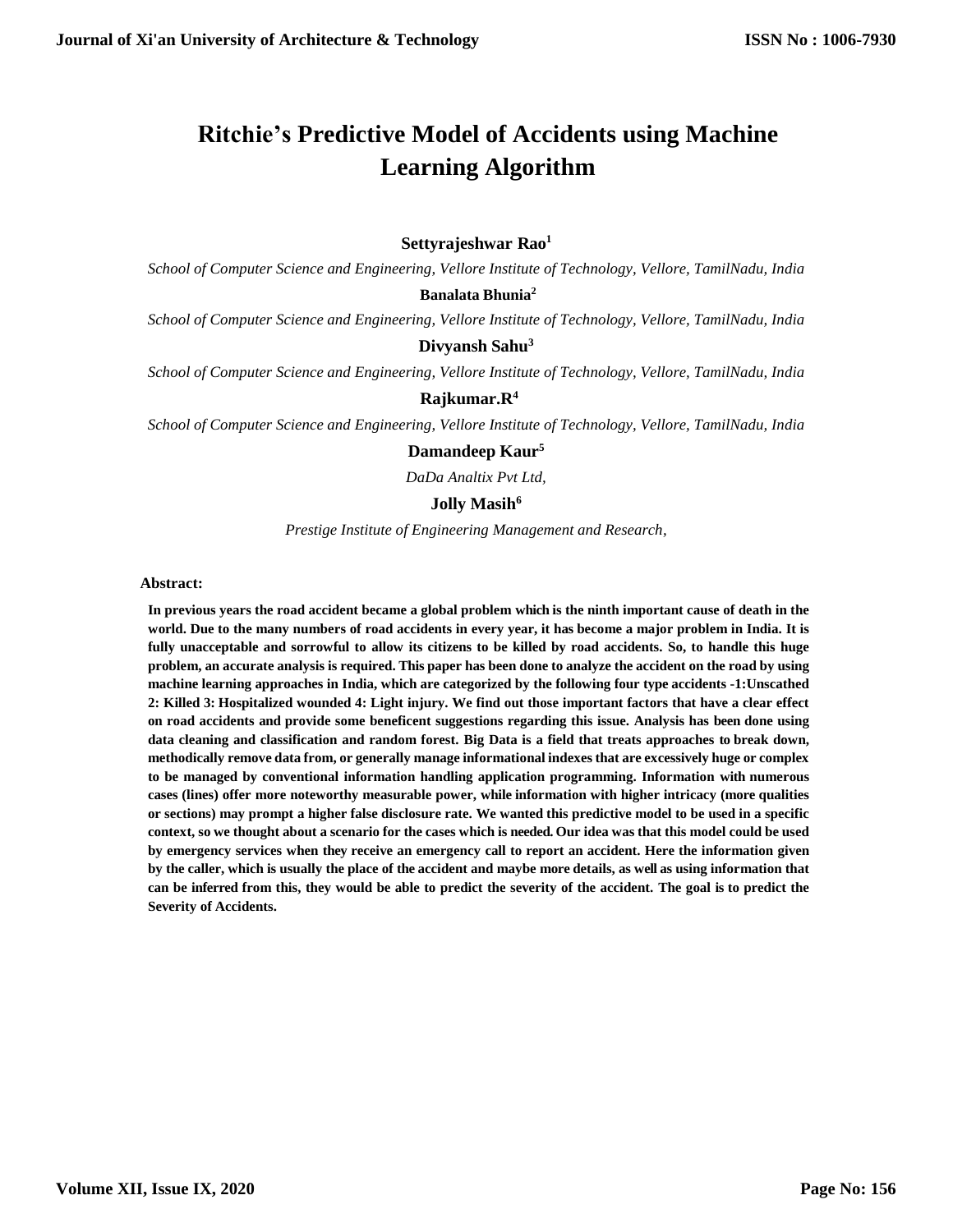**Keywords:** Data cleaning, Classification, Random forest.

#### **1. Introduction**

The Road Accident is the most unpredictable and unexpected thing to occur to a road user, though the users happen quite often. Unfortunately, the monotony of users rise of road accidents in all over India. The accidents have a massive impact on society as well as in the economy of our country as there is a huge cost of fatalities and injuries. According to an inspection, which was held recently , on an average 12,000 lives have been taken by road accidents and it leads to almost 35,000 injuries . This record indicates that every day, approximately 32 people were killed in road accidents in India and it is gradually increasing. Besides this, according to WHO (World Health Organization) the economic cost of road accidents to a developing country like US, is 2-3% of GDP. This is a significant loss for a country like ours. Moreover, to reduce this loss has become a great matter of concern for our country now. We were trying to solve this problem using *Big Data, Data mining with ML algorithm*. "Big Data" is a field that treats approaches to break down, methodically remove data from, or generally manage informational indexes that are excessively huge or complex to be managed by conventional information handling application programming. Information with numerous cases (lines) offer more noteworthy measurable power, while information with higher intricacy (more qualities or sections) may prompt a higher false disclosure rate. We will be mainly focusing on Data Mining which is a very important field of Big Data. Data mining is a procedure which discovers helpful examples of enormous measures of information. This paper is about the data mining procedures and calculations and a portion of the associations which have adjusted information mining innovation to improve their organizations and discovered brilliant outcomes. Data mining is a process which finds useful patterns from large amounts of data. This paper about the data mining approaches and the algorithms and some organizations which have accepted data mining technology for improving their businesses and it found excellent results. In this paper, we are going to study and analyze and review various advancements in the field of data mining and we will focus on challenges and issues which are currently unresolved.

The advancement of Information Technology has produced an enormous measure of databases and immense information in different zones. The exploration in databases and data innovation has offered a way to deal with store what's more, control this valuable information for further basic leadership. Information mining is a procedure of extraction of helpful data and examples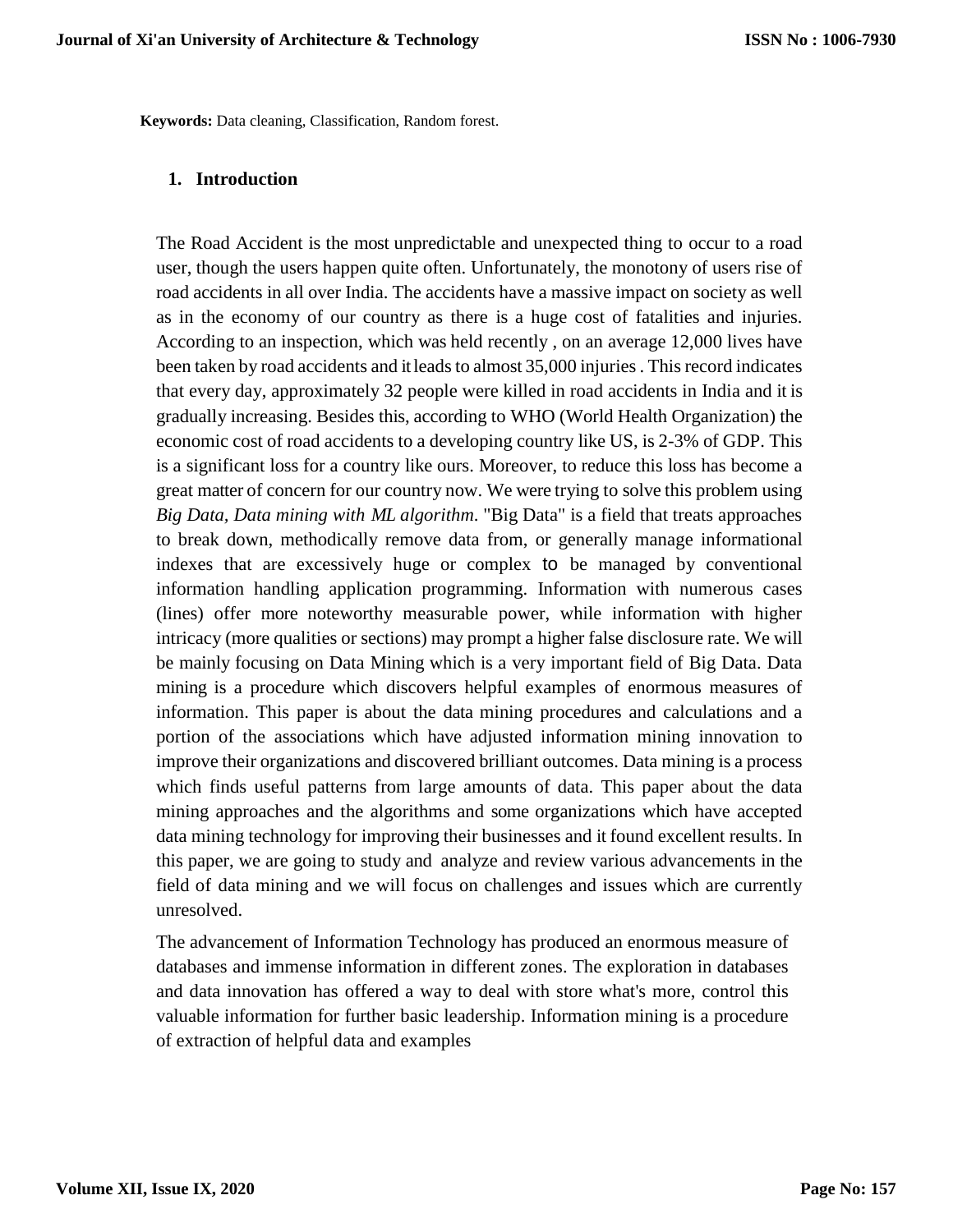from enormous information. It is likewise called the information disclosure process, learning mining of information, information extraction or information/design examination. Data mining is an intelligent procedure that is utilized to look through huge measures of information so as to discover valuable information. The objective of this method is to discover designs that were beforehand obscure. Once these examples are discovered they can further be utilized to settle on specific choices for improvement of their organizations.

Three steps involved are:

- a) *Exploration*: In the initial step of exploration, information is cleaned and changed into another structure, and significant factors and after that nature of information depending on the issue are resolved.
- b) *Pattern Identification***:** When information is investigated, refined and characterized for the particular factors the subsequent advance is to shape the design distinguishing proof. Recognize and pick the examples which make the best forecast.
- c) *Deployment***:** Examples are conveyed for wanted result.

## **2. Literature Review**

In this paper [1] the author Debela Deme Jime and his team told that the Road traffic accident is one of the most common reasons of deaths and injuries nowadays in the world. Ethiopia is the leading country in road traffic accidents. This study was conducted to identify the major causes of road traffic accidents. To solve this problem descriptive and inferential statistical analyses were used to identify causes of road accidents. The multinomial probit regression model and the accident severity value were used to assess the causes of traffic accidents and identify the black spot region . The study revealed that on average there are 417 crashes reported since 2014Sept to 2016 Feb. As a result of the crashes over 672 accidents were registered . And caused 285 human injuries and 387 property damage of the total human injuries.There are 37 were fatal, 65 and 183 were serious and slight injuries.

In paper [3], the authors proposed a method to detect the possibility of accidents on the road by using vision-based techniques in the context of accidents. They used roadside video data as their learning materials and it achieved 85% accuracy in particular situations. The researchers in this paper

[4], here analyzed 892 traffic accidents. By using many decision tree induction algorithms and have tried to find out the traffic accident patterns. They also take out the rules for the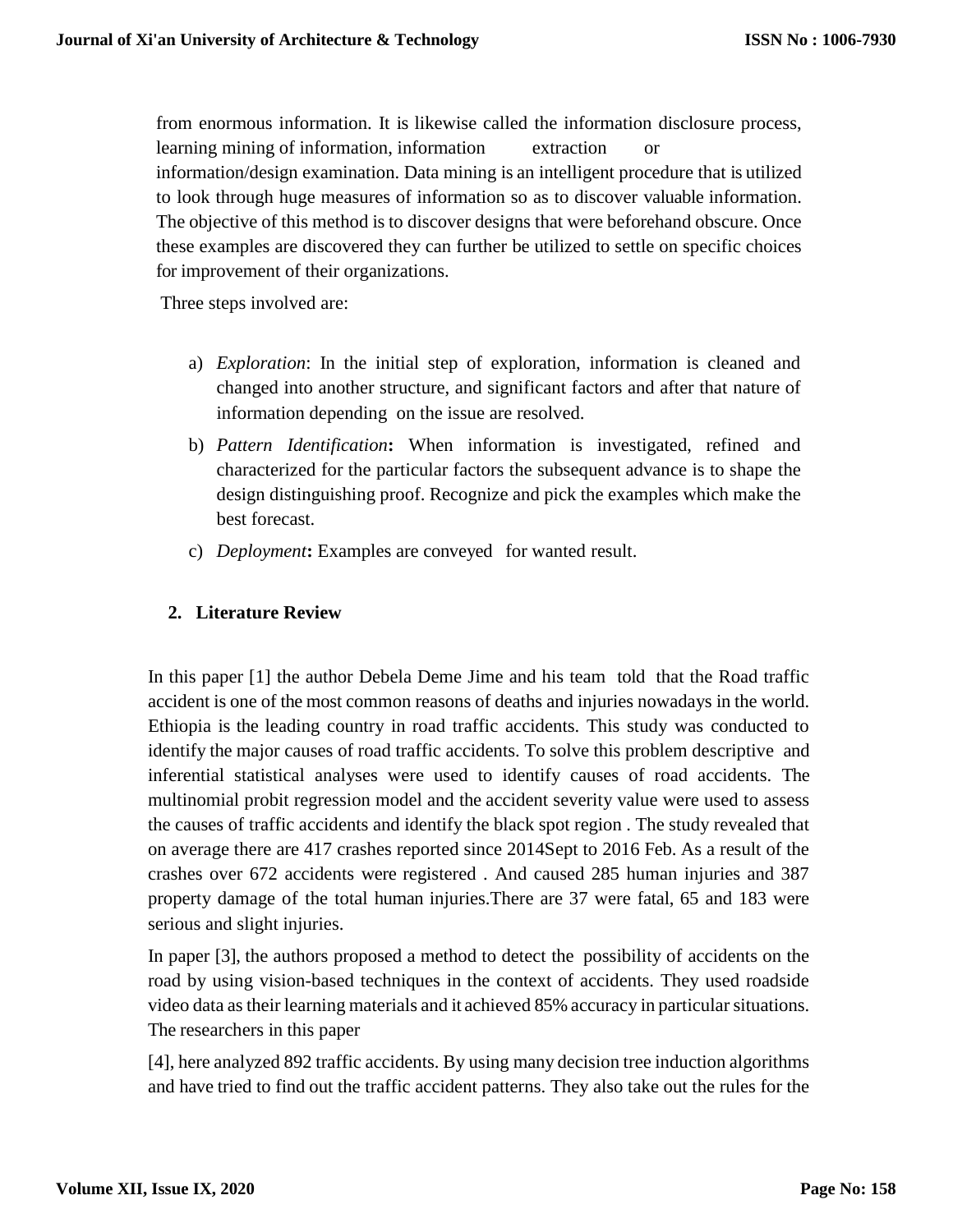trees to decrease road accidents on roads. There exist many advanced and beneficial research works about this field.

In this paper [5], the authors proposed the status of the road accident happens by using machine learning approaches. They applied the CART algorithm which determines the risk of the accident and achieved above 81.5% of accuracy. In this paper [6] Two authors applied machine learning algorithms like k- mean clustering and association rules mining, these two techniques of data mining to figure out the major factors affiliated with traffic accidents. In the paper [7], author Richard Antoni Gosno highlighted that a hybrid supervised machine learning model was proposed for construction site accident classification. A natural language processing was adapted to pre – process the text data prior to classification process, then a searching algorithm was integrated to optimize the parameters of the machine learning model and concluded that the classification results can be used to aid safety assessment of construction projects. In the paper [8], the author Arun Venkat along with his team predicted that in 2030, traffic accidents will be the fifth leading cause of death globally. The actual cause of road accident is difficult to determine due to combination of different characteristics like mental condition of a driver, weather conditions, violation traffic rules and traffic with this the placement of machine learning classifiers have replaced traditional data mining techniques which were used for generating high results and accuracy. According to the author [9], road accidents have become a major problem in Bangladesh, the author used a precise analysis for predicting road accidents and the analysis were done by using Decision Tree, KNN (K- Nearest Neighbors) and the best performance was achieved by Ada Boost. Sangil K [10]won the random forest was applied to road accident data and it yielded the most accurate data, then three data sets containing geometry data, precipitation data and traffic accident data were used and for analyzing these data random forest algorithm was used as the machine learning tool and the results showed that traffic accident severity correlated with Dg and this work improves the ability of decision making, policy maker and transportation safety designers to take action for traffic safety control.

## **3. Methodology**

*Proposed Model:* Proposed To implement this model we used three algorithms. These are: Classification, Data Cleaning and Random forest. In classification algorithms we use trained data to get better boundary conditions that are used to determine each target class. Once the boundary conditions are determined, then the next task is to predict the next target .

There are many classifications algorithms these are Classifier, Classification model, Feature, Binary Classification, Multi Label classification. Classification is a type of supervised learning.in which element belongs to the specific class and is best used when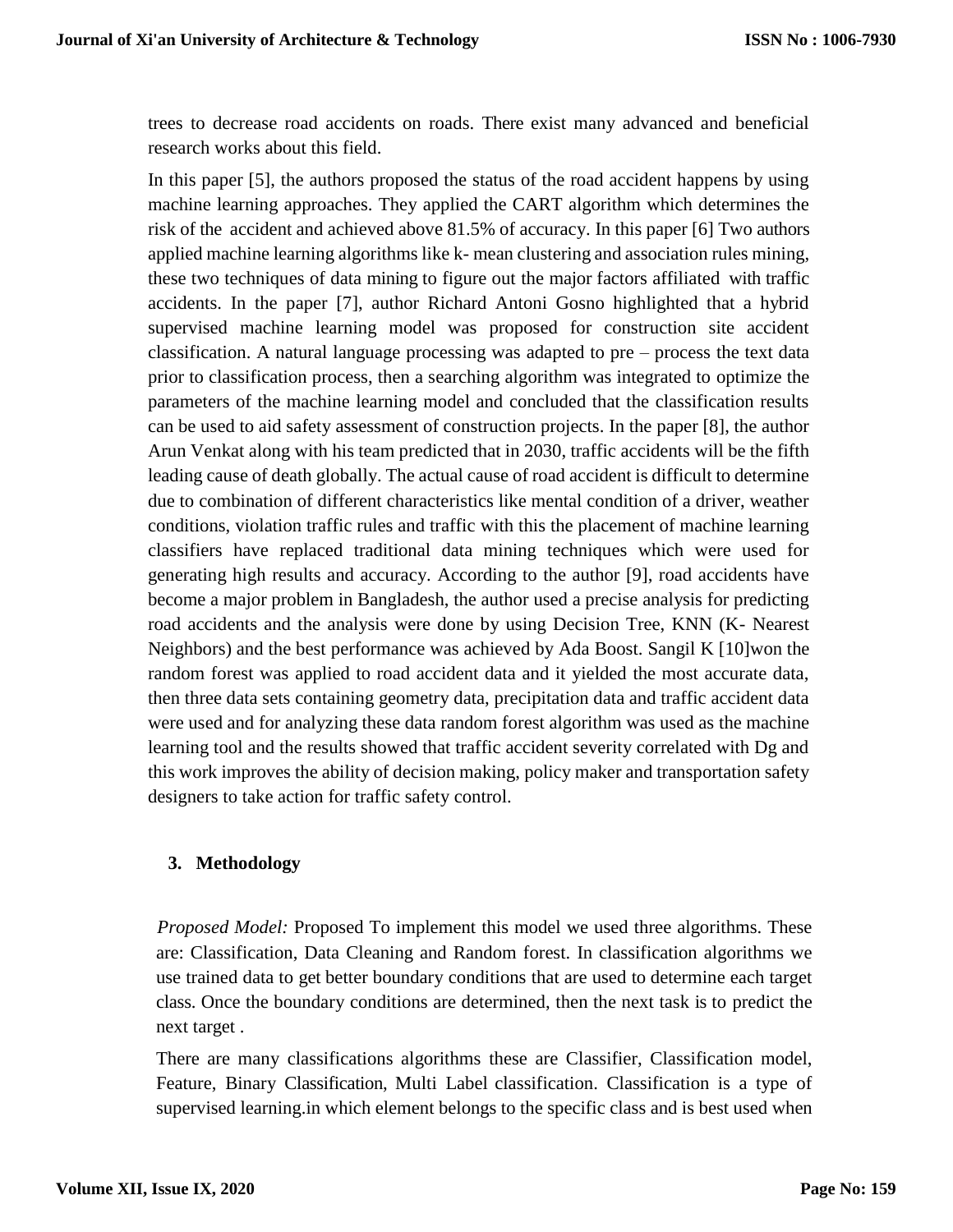the output has finite and discrete values. Classification predicts a class for an input variable as well.

The second algorithm is *Data Cleaning Algorithm*. In this algorithm a process is used to determine inaccurate or incomplete data and then improving the quality through correction and detecting the errors. It is one of the important parts of machine learning. It plays a significant part in building a model. Data cleaning is the process in which we are detecting and correcting corrupt or inaccurate records from a data set, tables, or databases and it refers to identifying inaccurate incomplete, incorrect, or irrelevant parts of the data and then we replace, modify, or delete the dirty or coarse data. It has many data qualities like validity, accuracy, completeness and consistency and integrity also.

The steps involved in Data Cleansing is –



 **Fig. 1 Data Cleaning**

The third algorithm is *random forest.* Random forest is the machine learning analysis which creates multiple decision trees and then merges all together to get an accurate and stable prediction. Random forest algorithms can be used for both classifications and regression tasks. It provides higher accuracy. Random forest classifiers will handle the missing values and maintain the accuracy of a large proportion of data. If there are more trees, it won't allow over fitting trees in the model. This algorithm for random forests applies the general technique of [bootstrap](https://en.wikipedia.org/wiki/Bootstrap_aggregating) aggregating or bagging, to tree learners.

Given a training set  $X = x_1, \ldots, x_n$  with

responses  $Y = y_1, ..., y_n$ , bagging repeatedly (*B* times) selects a random Sample with replacement of the training set and fits trees to these samples: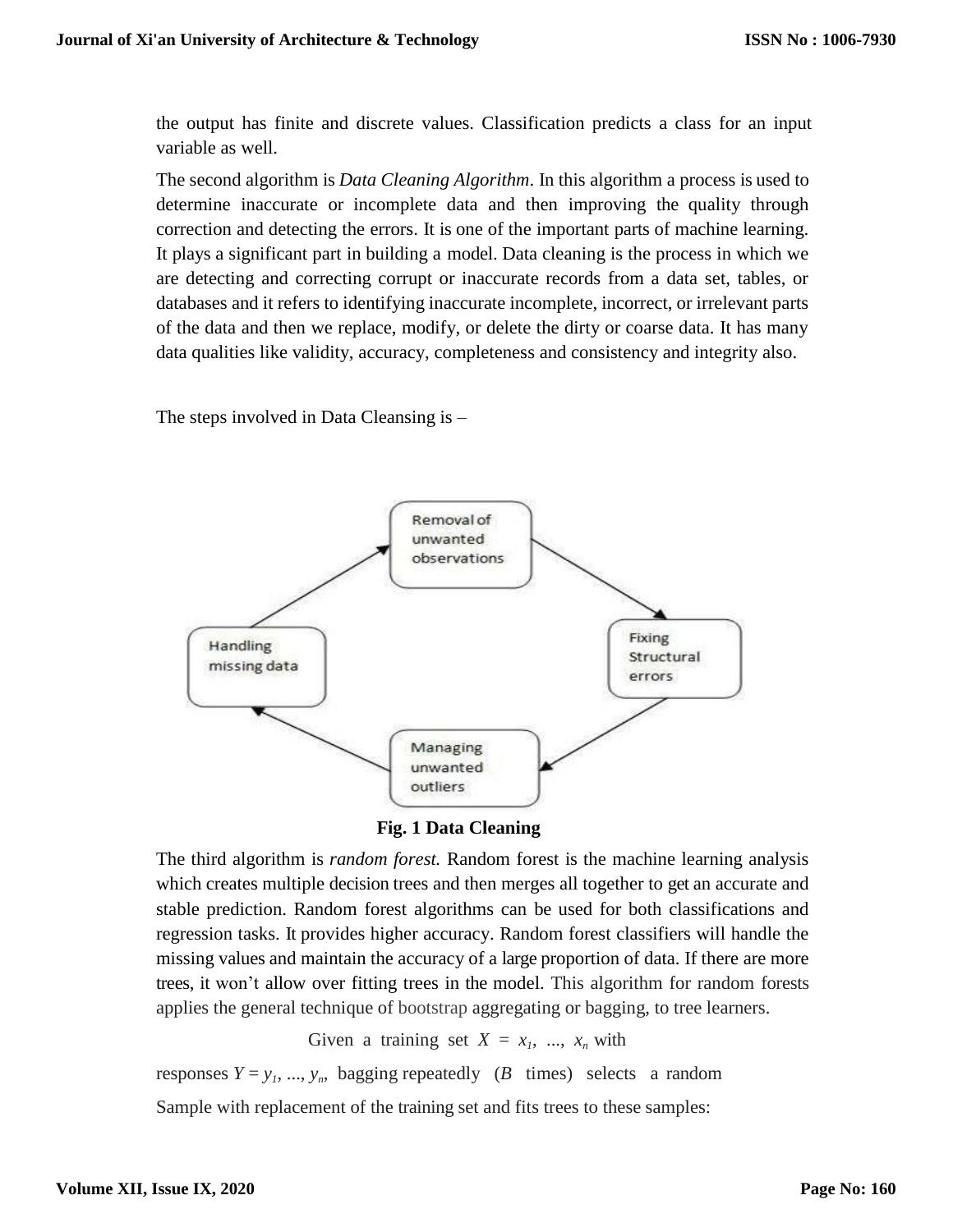For  $b = 1, ..., B$ : Sample, with replacement, *n* training examples from *X*, *Y*; call these  $X_b$ ,  $Y_b$ .

1. Train a classification or regression tree  $f_b$  on  $X_b$ ,  $Y_b$ .

It has the power to handle a large data set with higher dimensionality predictions for unseen samples x' can be made by averaging the predictions from all the individual regression trees on x':

$$
\hat{f} = \frac{1}{B}\sum_{b=1}^B f_b(x')
$$

N estimate the uncertainty of the prediction can be made as the standard deviation of the production from all the individual regression tree on x.

$$
\sigma=\sqrt{\frac{\sum_{b=1}^B(f_b(x')-\hat{f}\,)^2}{B-1}}.
$$

The number of sample  $B$  is a free parameter., a few hundred to several thousand trees are used here to depend on the size and nature of the training set. An optimal number of trees *B* can be found using cross validation . The mean prediction error on each training sample  $x_i$ , using only the trees that did not have  $x_i$  in their bootstrap sample. The training and test error end to level off after some number of trees have been fit.

The first step in measuring the variable is

- 1. Predict whether someone will buy computer accessories. (Target class : yes or No)
- 2. Gender Classification from hair
- 3. Dn =  $\{(Xi, Yi)\}\hat{i} = 1$  forest to the data. is to fit a random
- 4. length(Target class: Male or Female)

*Preparation of Data sets:* Accurate and large accident data records are very important and primary need to get better performance by applying the algorithm. But, it is very difficult to get a 100% accurate dataset.it is very challenging. So process data according to the need, we are following the instructions.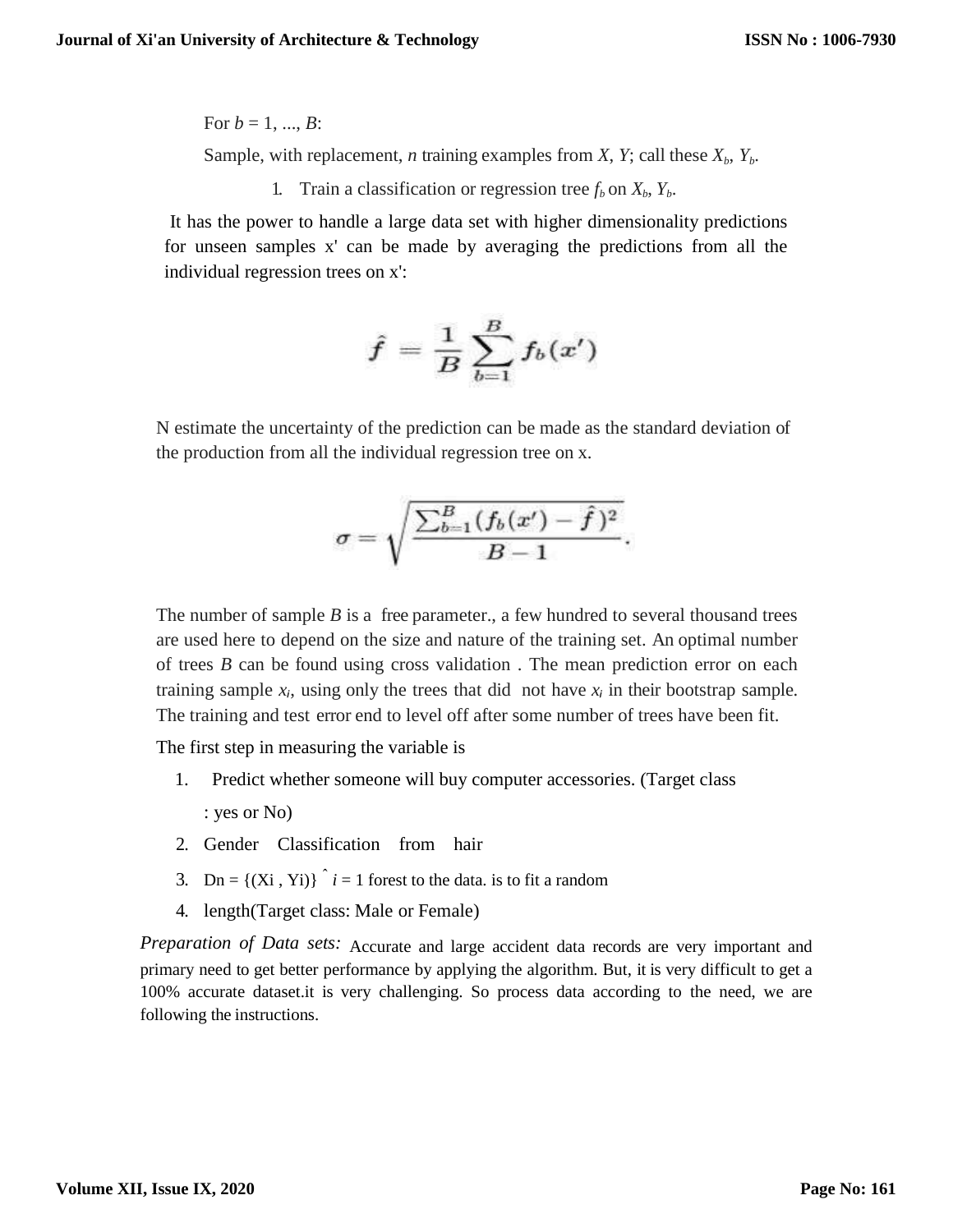

**Fig.2 The working mechanism of proposed approaches**

*Data Colloection:* For the accurate prediction of the severity of accidents, a considerable number of accident records with full information is needed to train by using the proposed algorithm. In this prediction we collected data from the Accident in France 2005 to 2016 and in this data set there are many entities present like accident\_id, Day of the accidents, month and year of the accidents and time of the accident in hours and minutes.

*Data Pre – Processing:* In this collected dataset, all the accident records were written with formal words. We organize this total dataset properly according to feature. In total, firstly, we methodize all accident records by using features. After that, for many accident records, we have found missing values in the total dataset and the selective features have missing values also. As these missing values can affect the performance, on account of this, we have applied a method by using the mean value of that feature column to provide an amount where it is required. We use this method as it presents no extreme value which can affect the mean.

## **FEATURE SELECTION:**

Working with a large number of features may affect the performance due to training time increases exponentially with the number of features .with the increasing number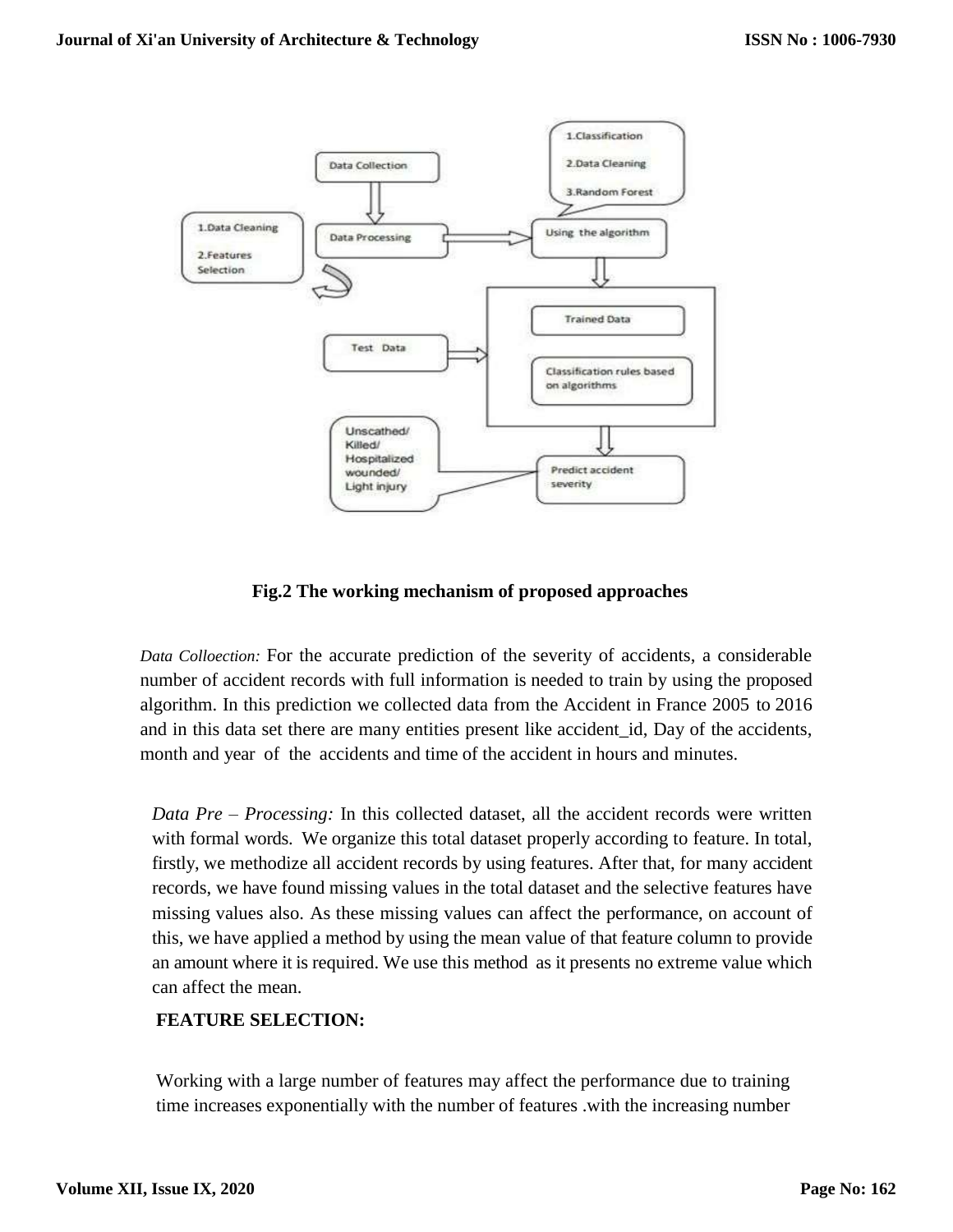of features it has also the risk of overfitting. So to get an accurate prediction and feature selection is a difficult factor here. To obtain the most necessary features, we operate an experiment by applying three different algorithms of feature selection. here there are four features of data

## **5. Results and Discussions:**

In this paper, to evaluate the performance of the proposed approaches, we apply three different algorithms these are Classification algorithm, Data cleaning and random forest. Under the random forest we merge multiple decision trees. So we get this output after applying the merging.

After all the preprocessing done we able to merge all the decision trees into a single dataset, with the feature "Num\_acc", the Accident ID, as the primary key.

|       | Num Acc          | mois          | jour          | hrmn          |
|-------|------------------|---------------|---------------|---------------|
| count | 8.399850e+05     | 839985.000000 | 839985,000000 | 839985.000000 |
| mean  | 2.010011e+11     | 6.679437      | 15.594687     | 13.559365     |
| std   | 3.458009e+08     | 3,389489      | 8,750201      | 5,411096      |
| min   | 2.005000e+11     | 1,000000      | 1.000000      | 0.000000      |
| 25%   | $2.007000a + 11$ | 4.000000      | 8.000000      | 10.000000     |
| 50%   | 2.010000e+11     | 7.000000      | 15,000000     | 14.000000     |
| 75%   | 2.013000e+11     | 10,000000     | 23,000000     | 18,000000     |
| max   | 2.016001e+11     | 12.000000     | 31.000000     | 23,000000     |

## **Fig 3 : Merging Decision Trees**

After importing the random forest classifiers it takes the time 61.2252068519.In feature selection after deleting the lowest importance features: "surf", "lum", "atm", "int", "nbv", "circ".

Then we get the accuracy: 0.6639161297, time taken: 52.39916706.

Testing for the accuracy means that the model provides true predictions of 71% of the times.Having almost the same results than with the validation set is reassuring about the fact that our model is not overfitting. It is an interesting measure to evaluate our model but in the context, other measures might be useful as well. The accuracy is 0.7112805585814033 and the time taken : 6.3936295509338.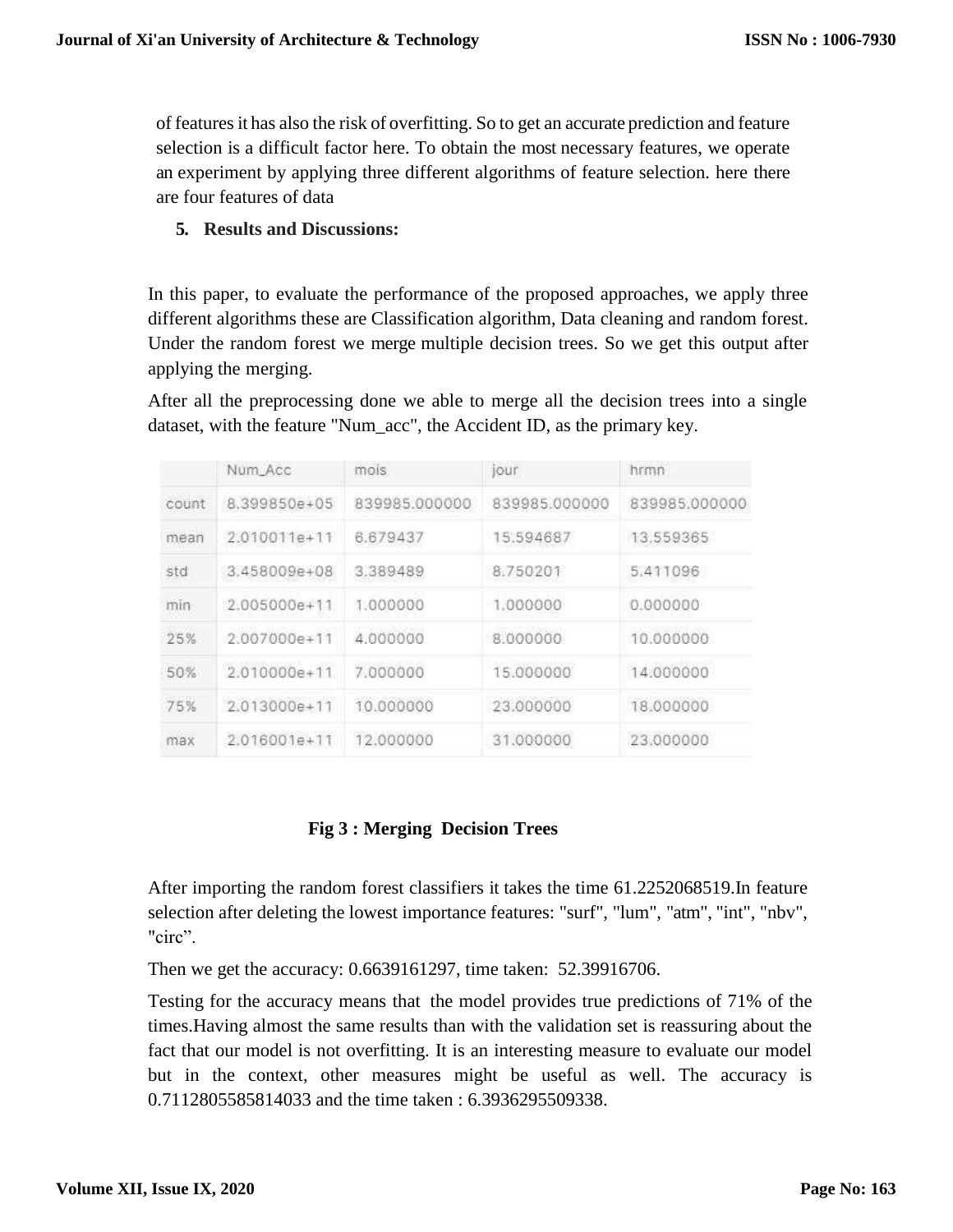

**Fig 4: a. light injury b. Death c. Hospitalized wounded d.unscathed**

After cleaning the data using clustering algorithm we get this final output table. This is the table for this huge data set after applying the algorithm.

|                 | mois                      | jour            | hrmn            | lum                       | agg            | int                     | atm.                     | dep | catr                    | circ             | nbv            | surf                  | gra               |
|-----------------|---------------------------|-----------------|-----------------|---------------------------|----------------|-------------------------|--------------------------|-----|-------------------------|------------------|----------------|-----------------------|-------------------|
| $\ddot{\rm{o}}$ | $\bar{2}$                 | ï               | 14 <sup>1</sup> | Ť.                        | $\bar{2}$      | $\mathbf{1}$            | 8                        | 59  | ä                       | $\overline{2}$   | $\bar{2}$      | $\overline{1}$        | $\mathbf{1}$      |
| $\eta$          | $\ensuremath{\mathsf{3}}$ | 16              | 18              | $\top$                    | $\sqrt{2}$     | ô                       | $\,$ $\,$                | 59  | 3                       | $\mathbb{I}$     | $\hat{Z}$      | 11                    | $-1$              |
| $\overline{2}$  | 7.                        | 13              | 19              | $\overline{1}$            | $\overline{1}$ | $\mathcal{I}$           | $\mathbf 1$              | 59  | $\overline{a}$          | $\overline{2}$   | $\overline{2}$ | $\mathcal{D}^{\circ}$ | $\mathbf{1}$      |
| $\overline{3}$  | $\overline{8}$            | 15              | 19              | $\mathbf{2}$              | $\bar{2}$      | $\tilde{1}$             | $\overline{\mathcal{I}}$ | 59  | 4                       | $\overline{2}$   | $\bar{2}$      | $\mathbbm{1}$         | $\,$ 1            |
| $\ddot{4}$      | 12                        | 23              | 11              | $\mathbb T$               | $\mathbf{2}$   | 3                       | $\boldsymbol{1}$         | 59  | 4                       | 2                | $\mathbf{2}$   | T                     | $ 1\rangle$       |
| $\bar{5}$       | 12                        | 23 <sub>1</sub> | 11.1            | 1                         | $\mathbf{z}$   | $\overline{\mathbf{1}}$ | $\overline{z}$           | 59  | $\overline{\mathbf{3}}$ | $\overline{2}$   | $\hat{2}$      | T                     | $\mathbf{T}$      |
| $\hat{6}$       | $\overline{5}$            | Ť.              | 11              | $\mathbf{1}$              | $\overline{2}$ | 1                       | $\overline{\gamma}$      | 59  | 3                       | $\hat{Z}$        | $\overline{2}$ | 11                    | $\circ$           |
| 7               | 5.                        | 14              | 19              | $\mathbb{Z}$              | 1              | 1                       | H.                       | 59  | 3                       | $\mathbf{2}$     | $\mathbf{2}$   | $\mathbb{I}$          | $\mathbb{I}$      |
| $\overline{8}$  | $\mathsf{G}$              | 23 <sub>1</sub> | 19              | $\uparrow$                | $\bar{2}$      | $\bar{1}$               | $\bar{1}$                | 59  | $\frac{1}{2}$           | $\bar{2}$        | $\overline{2}$ | $\overline{1}$        | $\mathbf{1}$      |
| $\mathcal{Q}$   | 12                        | $30\,$          | $10^{\circ}$    | $\uparrow$                | $\alpha$       | $\,$ 1                  | $\mathcal{Q}$            | 59  | 4                       | $\overline{2}$   | $\hat{Z}$      | $7^{\circ}$           | $\tau$            |
| 10              | $\overline{1}$            | 25 <sub>2</sub> | 8               | $\mathbf{2}$              | $\overline{2}$ | $\overline{1}$          | $\overline{\mathbf{8}}$  | 59  | $\overline{\mathbf{3}}$ | $\overline{2}$   | $\overline{2}$ | $\mathcal{D}^{\circ}$ | $\mathbf{1}$      |
| 11              | $\mathbf 1$               | 28              | 18.             | $\ensuremath{\mathsf{3}}$ | $\mathbf 1$    | $\mathfrak{t}$          | Ï                        | 59  | š                       | $\bar{2}$        | $\bar{2}$      | $\,1\,$               | $\,$ 1            |
| $12\,$          | $\overline{2}$            | 5               | 16              | $\mathcal{A}$             | $\mathbf{2}$   | $\boldsymbol{1}$        | $\boldsymbol{1}$         | 59  | 3                       | $\boldsymbol{2}$ | $\mathbf{2}$   | $\mathcal{L}$         | $\vert 1 \rangle$ |
| 13              | $\mathbf{4}$              | 17              | 12.             | 1                         | $\bar{2}$      | $\mathbf{1}$            | $\overline{1}$           | 59  | ś                       | $\frac{1}{2}$    | $\hat{2}$      | $\mathbf{I}$          | $\mathcal{T}$     |
| 14              | $\overline{8}$            | 17              | 19              | $\mathbf{1}$              | ñ              | $\hat{\mathbf{G}}$      | $\overline{\gamma}$      | 59  | ä.                      | $\uparrow$       | $\mathbb{T}$   | 1                     | $\mathbf{1}$      |

 **Fig 5: The final output table.**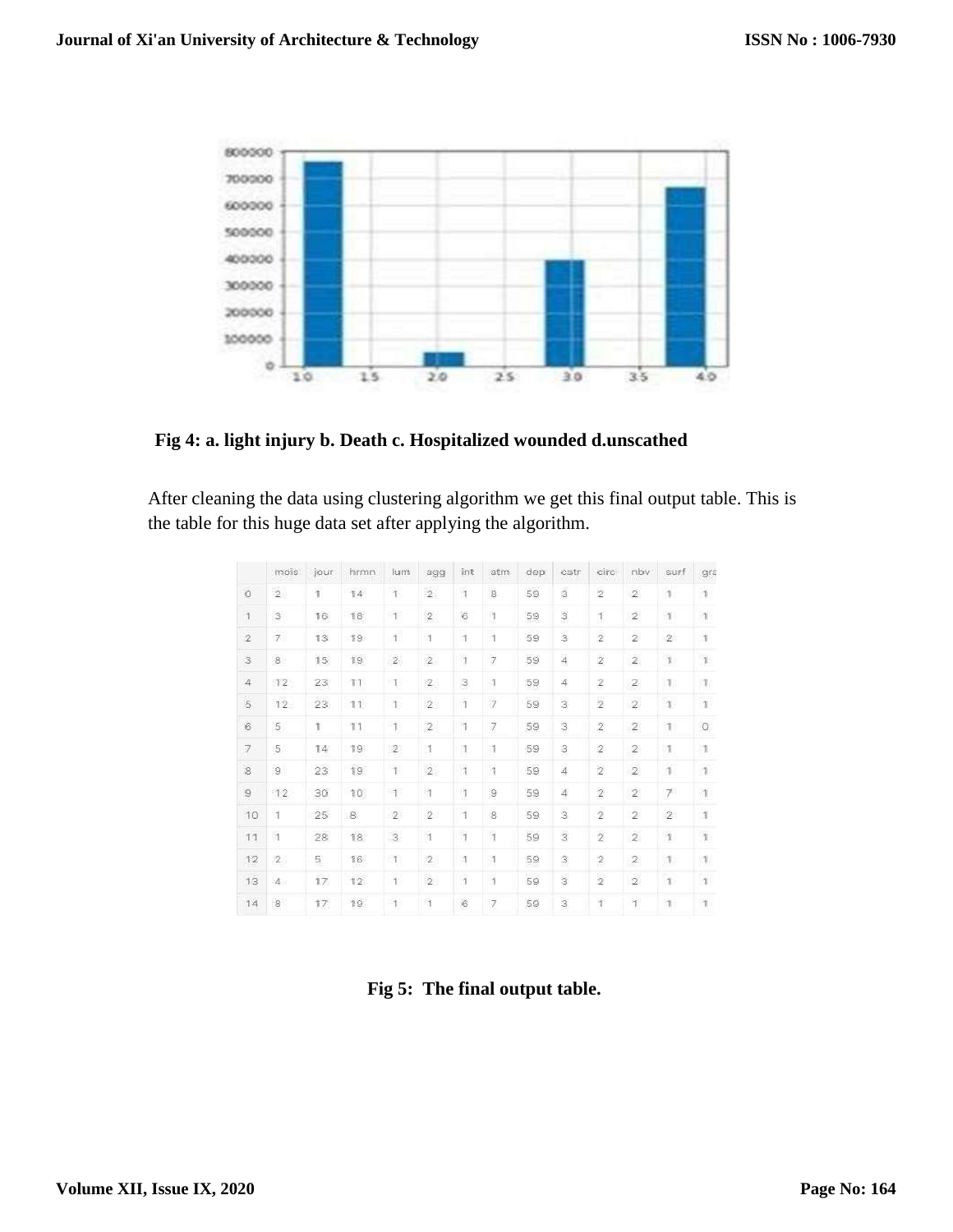

 **Fig 6: The graph of False positive rate and true positive rate.**

We conclude in this project that, the accuracy score to take into consideration that injuries will be only light. Similarly, after knowing this information we can find some resources that can be more helpful to save other people that need it.

## **6. Conclusion**

The losses in road accidents are increasing day by day to the society as well as a developing country. So, it is an essential requirement to control and arrange traffic with the advanced system. To decrease the road accident the traffic rules should be obeyed. By taking the simple precautions which are based on prediction or warnings of a sophisticated system. Hopefully it may prevent traffic accidents. Moreover, it is a primary need for all the country now, to tackle this situation, where every day so many people are killed in traffic accidents and day by day this rate is increasing. Implementation of machine learning is a functional and a great approach which gives an accurate decision with the experience to manage the current situation and helps to find the analysis part. It can be suggested to traffic authorities for reducing the number of accidents and it will tell the injuries type like badly injured or lightly injured so that the patient can go to a nearby hospital accordingly. Here We can use proposed approaches to implement the machine learning here because of their proven and higher accuracy to predict traffic accident severity. However to make it more feasible, we will try to make a recommender system by using these approaches in the near future. This approach can give a prediction to the traffic accident and it can warn the road user.